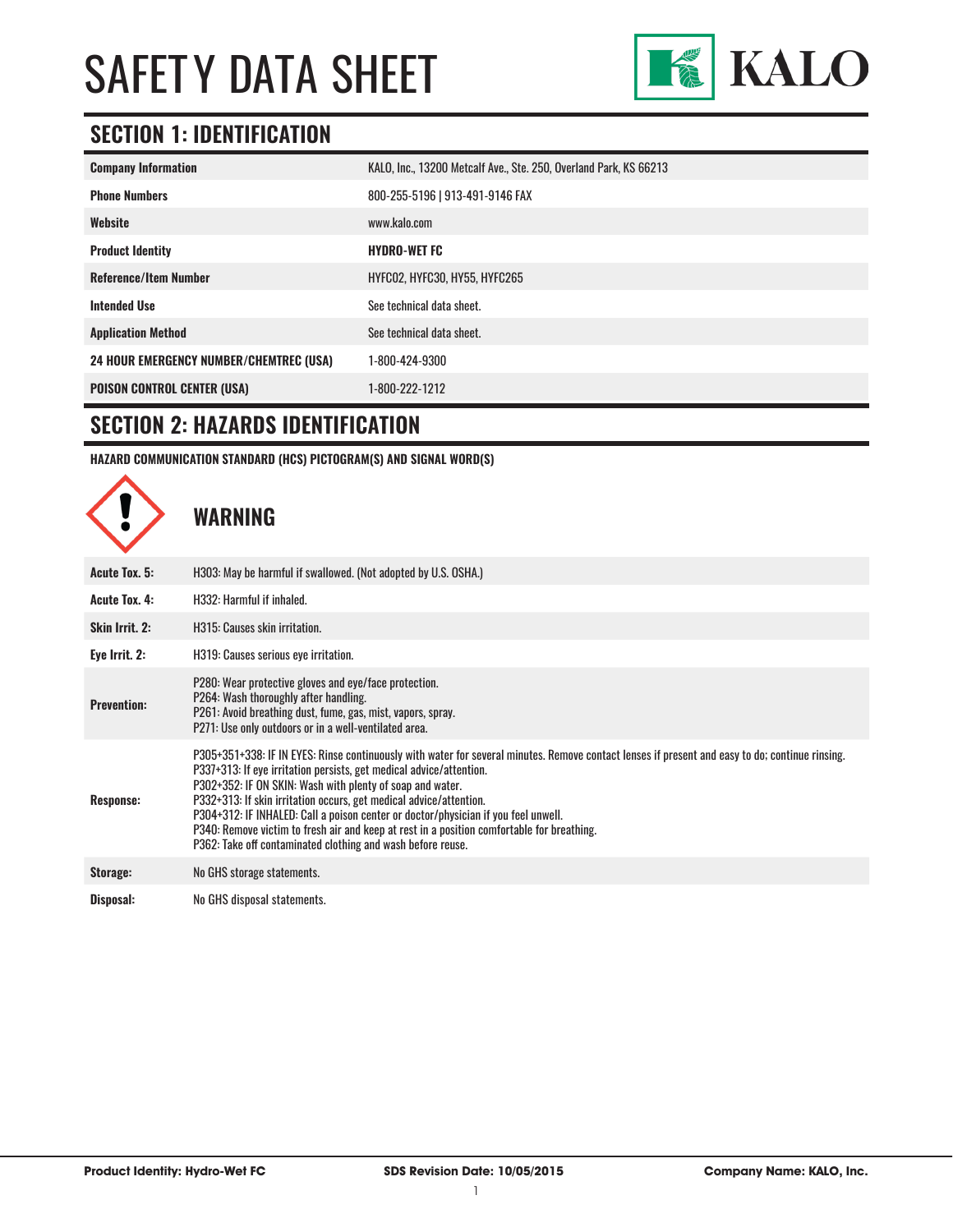

#### **SECTION 3: COMPOSITION/INFORMATION ON INGREDIENTS**

**This product is labeled with the following GHS Classifications, as it contains substances that present a hazard within the meaning of the relevant State and Federal Hazardous Substances regulations. This product is a proprietary blend. In accordance with paragraph (i) of§ 1910.1200, the specific chemical identity and/or exact percentage (concentration) of composition has been withheld as a trade secret.**

| Ingredient/Chemical Designations: | <b>Proprietary Blend of Surfactants and Solvent</b>                                                            |  |
|-----------------------------------|----------------------------------------------------------------------------------------------------------------|--|
| <b>CAS No.:</b>                   | Proprietary                                                                                                    |  |
| Weight %:                         |                                                                                                                |  |
| Notes:                            | [1] Substance classified with a health or environmental hazard. [2] Substance with a workplace exposure limit. |  |
|                                   |                                                                                                                |  |
| Ingredient/Chemical Designations: | 2-butoxvethanol                                                                                                |  |
| <b>CAS No.:</b>                   | $111 - 76 - 2$                                                                                                 |  |
| Weight %:                         | $30\% - 40\%$                                                                                                  |  |

### **SECTION 4: FIRST AID MEASURES**

|                    | [DESCRIPTIONS]                                                                                                                                                                                                                          |
|--------------------|-----------------------------------------------------------------------------------------------------------------------------------------------------------------------------------------------------------------------------------------|
| General:           | In all cases of doubt, or when symptoms persist, seek medical attention. Never give anything by mouth to an unconscious person.                                                                                                         |
| <b>Inhalation:</b> | Remove to fresh air. Keep patient warm and at rest. If breathing is irregular or stopped, give artificial respiration. If unconscious, place in the recovery<br>position and obtain immediate medical attention. Give nothing by mouth. |
| Eyes:              | Irrigate copiously with clean fresh water for at least 10 minutes, holding the eyelids apart and seek medical attention.                                                                                                                |
| Skin:              | Remove contaminated clothing. Wash skin thoroughly with soap and water or use a recognized skin cleanser. Do NOT use solvents or thinners.                                                                                              |
| Ingestion:         | If accidentally swallowed, obtain immediate medical attention. Keep at rest. Do NOT induce vomiting.                                                                                                                                    |
|                    | [MOST IMPORTANT SYMPTOMS AND EFFECTS, BOTH ACUTE AND DELAYED]                                                                                                                                                                           |
| Overview:          | No adverse symptoms or effects anticipated under normal handling conditions. See Section 2 for further details.                                                                                                                         |
| Eyes:              | Causes serious eye irritation.                                                                                                                                                                                                          |
| Skin:              | Causes skin irritation.                                                                                                                                                                                                                 |
| Ingestion:         | May be harmful if swallowed. (Not adopted by U.S. OSHA.)                                                                                                                                                                                |
| <b>Inhalation:</b> | Harmful if inhaled.                                                                                                                                                                                                                     |

#### **SECTION 5: FIREFIGHTING MEASURES**

| <b>Extinguishing Media:</b>     | Recommended extinguishing media: alcohol resistant foam, CO <sup>2</sup> , powder, water spray. Do not use water jet.                                                                                                                                                                                                                                  |
|---------------------------------|--------------------------------------------------------------------------------------------------------------------------------------------------------------------------------------------------------------------------------------------------------------------------------------------------------------------------------------------------------|
| <b>Special Hazards:</b>         | Combustion may yield smoke, carbon monoxide, and other products of incomplete combustion. Oxides of sulfur, nitrogen or phosphorus<br>may also be formed. Obtain special instructions before use. Do not handle until all safety precautions have been read and understood. Avoid<br>breathing dust, fume, gas, mist, vapors and spray.                |
| <b>Advice For Firefighters:</b> | Evacuate area. Prevent contamination from run-off of adjacent areas, streams, drinking water and sewers. Do not flush down sewers or other<br>drainage systems. Exposed firefighters must wear standard protective equipment and in enclosed areas self-contained breathing apparatus.<br>Use water-spray to cool fire-exposed surfaces and personnel. |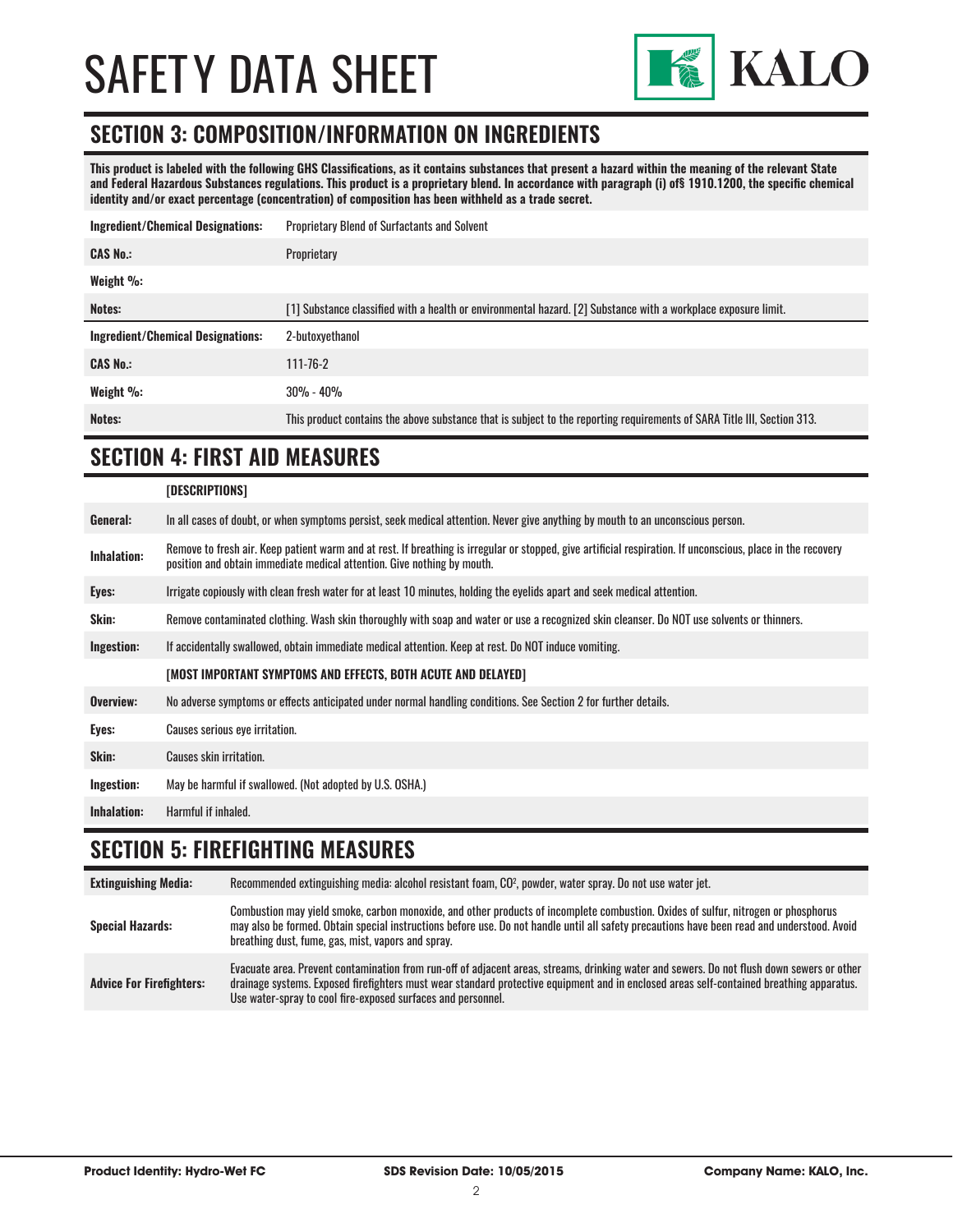

### **SECTION 6: ACCIDENTAL RELEASE MEASURES**

| <b>Precautions/Procedures:</b>                                         | Keep all sources of ignition away from spill/release. In case of a major spill or spillage in a confined space evacuate the area and<br>check vapor levels.                                                                                                                                                                                                                                                                                                                                                                                                                                                                                                               |
|------------------------------------------------------------------------|---------------------------------------------------------------------------------------------------------------------------------------------------------------------------------------------------------------------------------------------------------------------------------------------------------------------------------------------------------------------------------------------------------------------------------------------------------------------------------------------------------------------------------------------------------------------------------------------------------------------------------------------------------------------------|
| <b>Environmental Precautions:</b>                                      | Do not allow spills to enter drains or water courses.                                                                                                                                                                                                                                                                                                                                                                                                                                                                                                                                                                                                                     |
| <b>Methods and Material For</b><br><b>Containment and Cleaning Up:</b> | Ventilate the area and avoid breathing vapors. Take the personal protective measures listed in Section 8. Contain and absorb spillage<br>with non-combustible materials (e.g. sand/earth/vermiculite). Place in closed containers outside buildings and dispose of according<br>to the Waste Regulations (see Section 13). Clean, preferably with a detergent. Do not use solvents. Do not allow spills to enter drains<br>or water courses. If drains, sewers, streams or lakes are contaminated, inform the local water company immediately. In the case of<br>contamination of rivers, streams, or lakes, the Environmental Protection Agency should also be informed. |

### **SECTION 7: HANDLING AND STORAGE**

| <b>Precautions For Safe Handling:</b> | Do not get in eyes, on skin, or on clothing. Do not breathe vapors or mists. Keep container closed. Use only with adequate<br>ventilation. Use good personal hygiene practices. Wash hands before eating, drinking, smoking. Remove contaminated clothing and<br>wash before reuse. Destroy contaminated belts and shoes and other items that cannot be decontaminated.<br>See Section 2 for further details. |
|---------------------------------------|---------------------------------------------------------------------------------------------------------------------------------------------------------------------------------------------------------------------------------------------------------------------------------------------------------------------------------------------------------------------------------------------------------------|
| <b>Conditions For Safe Storage:</b>   | Store in tightly closed containers in dry, well-ventilated area, away from excessive heat and incompatibles.<br>See Section 2 for further details.                                                                                                                                                                                                                                                            |
| <b>Incompatible Materials:</b>        | Oxidizing agents, aluminum, alkalis, salts of strong bases, acids.                                                                                                                                                                                                                                                                                                                                            |
| <b>Specific End Use(s):</b>           | See technical data sheet.                                                                                                                                                                                                                                                                                                                                                                                     |

#### **SECTION 8: EXPOSURE CONTROLS/PERSONAL PROTECTION**

**Exposure Data:** This product contains the following ingredient (at greater than 0.1%) with established limits for exposure under OSHA, ACGIH and/or NIOSH.

|                                 |       | <b>OSHA</b>                             | TWA: 50 ppm $(240 \text{ mg/m}^3)$ [skin] |
|---------------------------------|-------|-----------------------------------------|-------------------------------------------|
| 0000111-76-2<br>2-butoxvethanol |       | <b>ACGIH</b>                            | TWA: 20 ppm / Revised 2003                |
|                                 | NIOSH | TWA: 5 ppm $(24 \text{ mg/m}^3)$ [skin] |                                           |

**Carcinogen Data:** This product contains no ingredients (at greater than 0.1%) that are suspected of being or known to be a carcinogen under OSHA, NTP or IARC.

|                              | <b>[EXPOSURE CONTROLS]</b>                                                                                                                                                                                                                                                                                                             |
|------------------------------|----------------------------------------------------------------------------------------------------------------------------------------------------------------------------------------------------------------------------------------------------------------------------------------------------------------------------------------|
| <b>Respiratory:</b>          | If workers are exposed to concentrations above the exposure limit, they must use the appropriate certified respirators.                                                                                                                                                                                                                |
| Eyes:                        | Wear safety eyewear (e.g. safety spectacles/goggles/visors) to protect against the splash of liquids.                                                                                                                                                                                                                                  |
| Skin:                        | Overalls, which cover the body, arms, and legs, should be worn. Skin should not be exposed. All parts of the body should be washed after<br>contact.                                                                                                                                                                                   |
| <b>Engineering Controls:</b> | Provide adequate ventilation. Where reasonably practicable, this should be achieved by the use of local exhaust ventilation and good general<br>extraction. If these are not sufficient to maintain concentrations of particulates, and any vapor below occupational exposure limits, suitable<br>respiratory protection must be worn. |
| <b>Other Work Practices:</b> | See technical data sheet. See Prevention in Section 2.                                                                                                                                                                                                                                                                                 |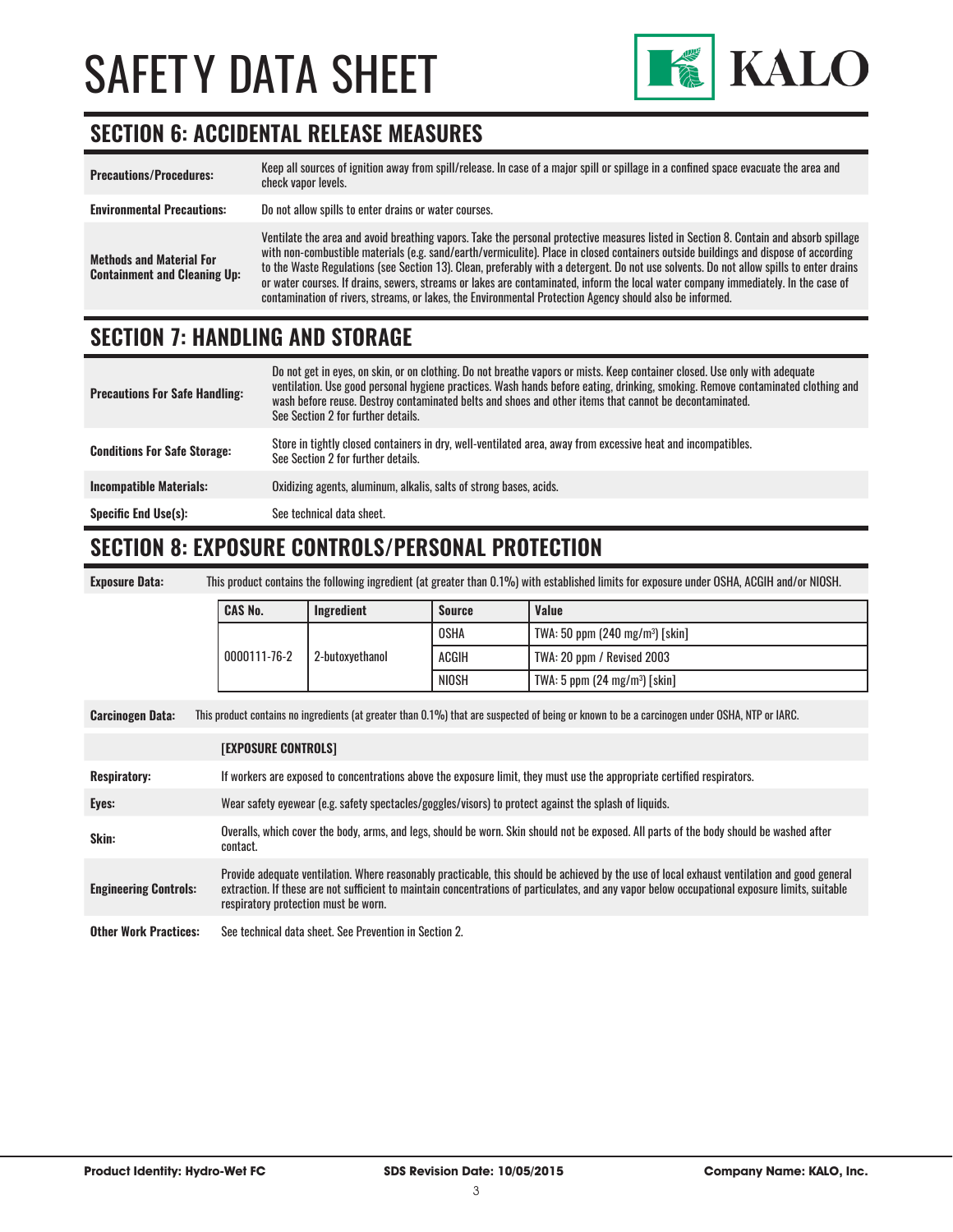

### **SECTION 9: PHYSICAL AND CHEMICAL PROPERTIES**

| Appearance:                                       | <b>Clear Liquid</b>                  |
|---------------------------------------------------|--------------------------------------|
| Odor:                                             | Alcohol-like                         |
| <b>Odor Threshold:</b>                            | <b>Not Measured</b>                  |
| pH:                                               | 5.0 - 7.0 (1% aqueous dilution)      |
| <b>Specific Gravity:</b>                          | 1.01 @ 20°C                          |
| <b>Flashpoint:</b>                                | >200°F (>93°C) SETA Flash Closed Cup |
| <b>Solubility in Water:</b>                       | <b>Not Measured</b>                  |
| Viscosity (cSt):                                  | <b>Not Measured</b>                  |
| $VOC\%$ :                                         | <b>Not Measured</b>                  |
| <b>Vapor Pressure (Pa):</b>                       | <b>Not Measured</b>                  |
| <b>Vapor Density:</b>                             | <b>Not Measured</b>                  |
| <b>Melting/Freezing Points:</b>                   | <b>Not Measured</b>                  |
| Initial Boiling Point/Range (OF/OC):              | No Established Limit                 |
| <b>Flammability (Solid, Gas):</b>                 | <b>Not Measured</b>                  |
| <b>Upper Flammability/Explosive Limits:</b>       | <b>Not Measured</b>                  |
| Lower Flammability/Explosive Limits:              | <b>Not Measured</b>                  |
| <b>Decomposition Temperature:</b>                 | <b>Not Measured</b>                  |
| <b>Auto-Ignition Temperature:</b>                 | <b>Not Measured</b>                  |
| Partition Co-Efficient n-octanol/water (Log Kow): | <b>Not Measured</b>                  |
| <b>Evaporation Rate (Ether=1):</b>                | <b>Not Measured</b>                  |
| Other:                                            | No other relevant information.       |

### **SECTION 10: STABILITY AND REACTIVITY**

| Reactivity:                              | Not chemically reactive.                                                                                |
|------------------------------------------|---------------------------------------------------------------------------------------------------------|
| <b>Chemical Stability:</b>               | Stable under normal ambient and anticipated conditions of use.                                          |
| <b>Hazardous Reactions:</b>              | Hazardous reactions not anticipated.                                                                    |
| <b>Conditions To Avoid:</b>              | Extended exposure to high temperatures can cause decomposition. Avoid all possible sources of ignition. |
| Incompatible Materials:                  | Oxidizing agents, aluminum, alkalis, salts of strong bases, acids.                                      |
| <b>Hazardous Decomposition Products:</b> | Not anticipated under normal conditions of use.                                                         |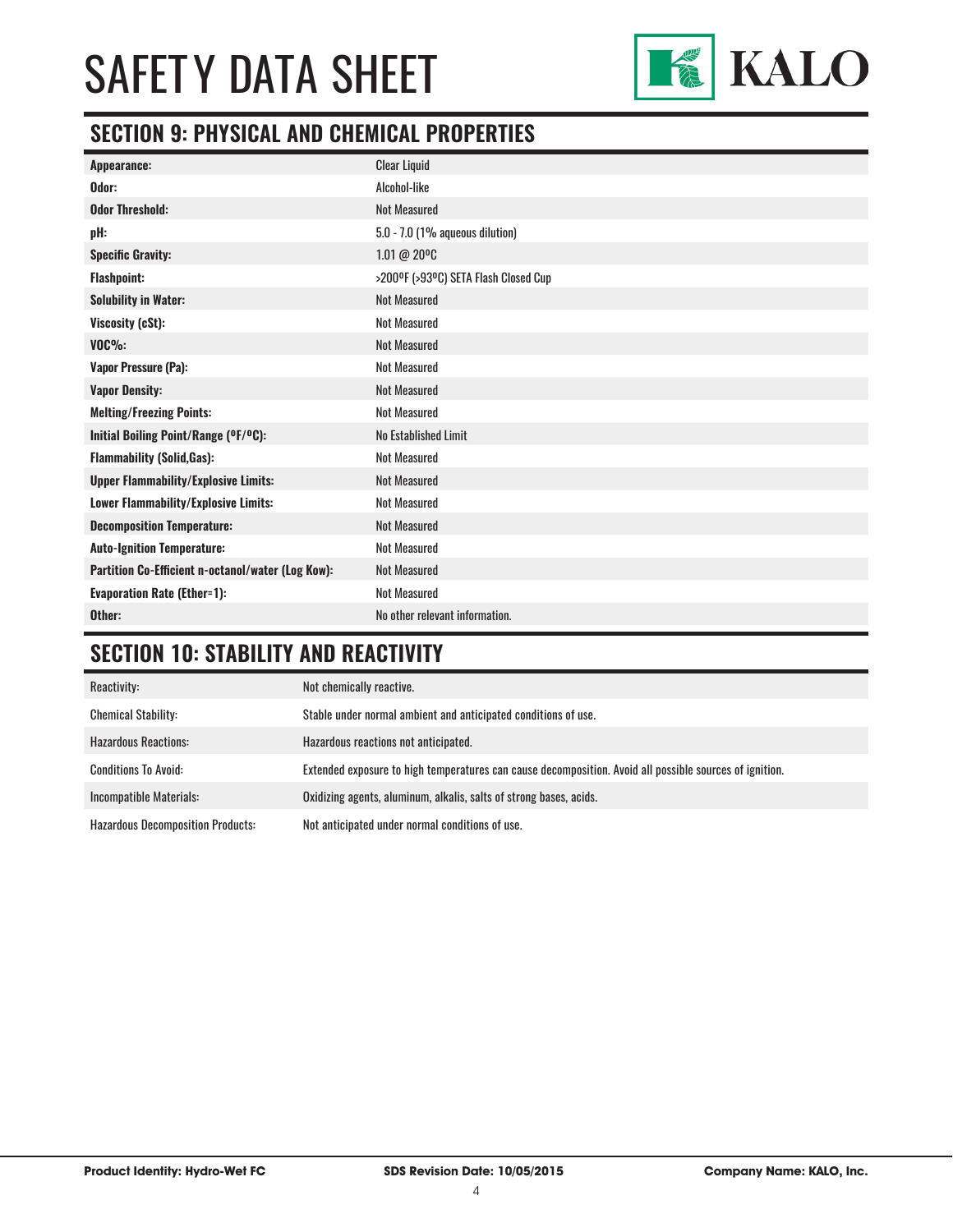

#### **SECTION 11: TOXICOLOGICAL INFORMATION**

| <b>ACUTE TOXICITY ESTIMATE (ATE)</b>                              |                                                         |                            |
|-------------------------------------------------------------------|---------------------------------------------------------|----------------------------|
| Ingredients:                                                      | <b>Proprietary Blend of Surfactants and Solvent</b>     |                            |
| Oral LD50mg/kg:                                                   | >2,500.00/Category: 5                                   |                            |
| Skin LD50mg/kg:                                                   | >5,000.00/Category: NA                                  |                            |
| <b>Inhalation Vapor/L/4hr:</b>                                    | 11.00/Category: 4                                       |                            |
| Inhalation Dust/Mist LC50mg/L/4hr:                                | No Data Available                                       |                            |
| <b>ITEM</b>                                                       | <b>HAZARD</b>                                           | <b>CATEGORY</b>            |
| <b>Acute Toxicity (mouth):</b>                                    | May be harmful if swallowed (Not adopted by U.S. OSHA.) | 5                          |
| <b>Acute Toxicity (skin):</b>                                     | <b>Not Applicable</b>                                   | $\overline{\phantom{a}}$   |
| <b>Acute Toxicity (inhalation):</b>                               | Harmful if inhaled.                                     | 4                          |
| <b>Skin Corrosion/Irritation:</b>                                 | <b>Causes skin irritation.</b>                          | $\overline{2}$             |
| <b>Eye Damage/Irritation:</b>                                     | <b>Causes serious eye irritation</b>                    | 2                          |
| <b>Sensitization (respiratory):</b>                               | <b>Not Applicable</b>                                   | --                         |
| <b>Sensitization (skin):</b>                                      | <b>Not Applicable</b>                                   | --                         |
| <b>Germ Toxicity:</b>                                             | <b>Not Applicable</b>                                   | --                         |
| <b>Carcinogenicity:</b>                                           | <b>Not Applicable</b>                                   | $\overline{\phantom{a}}$   |
| <b>Reproductive Toxicity:</b>                                     | <b>Not Applicable</b>                                   | --                         |
| <b>Specific Target Organ Systemic Toxicity-Single Exposure:</b>   | <b>Not Applicable</b>                                   | $\overline{\phantom{a}}$ . |
| <b>Specific Target Organ Systemic Toxicity-Repeated Exposure:</b> | <b>Not Applicable</b>                                   | --                         |
| <b>Aspiration Hazard:</b>                                         | <b>Not Applicable</b>                                   | --                         |

### **SECTION 12: ECOLOGICAL INFORMATION**

| <b>Toxicity:</b>                       | Ecotoxocity studies have not been conducted on this preparation. |
|----------------------------------------|------------------------------------------------------------------|
| <b>Persistence and Degradability:</b>  | There is no data available on the preparation itself.            |
| <b>Bioaccumulative Potential:</b>      | Not measured.                                                    |
| <b>Mobility In Soil:</b>               | No data available.                                               |
| <b>Results of PBT and vPvB Assess:</b> | This product contains no PBT/vPvB chemicals.                     |
| <b>Other Adverse Effects:</b>          | No data available.                                               |

### **SECTION 13: DISPOSAL CONSIDERATIONS**

**Waste Treatment Methods:** Do not allow into drains or water courses. Wastes and emptied containers should be disposed of in accordance with regulations made under the Control of Pollution Act and the Environmental Protection Act. Using information provided in this data sheet advice should be obtained from the Waste Regulation Authority, whether the special waste regulations apply. Dispose of contents in accordance with local and national regulations.